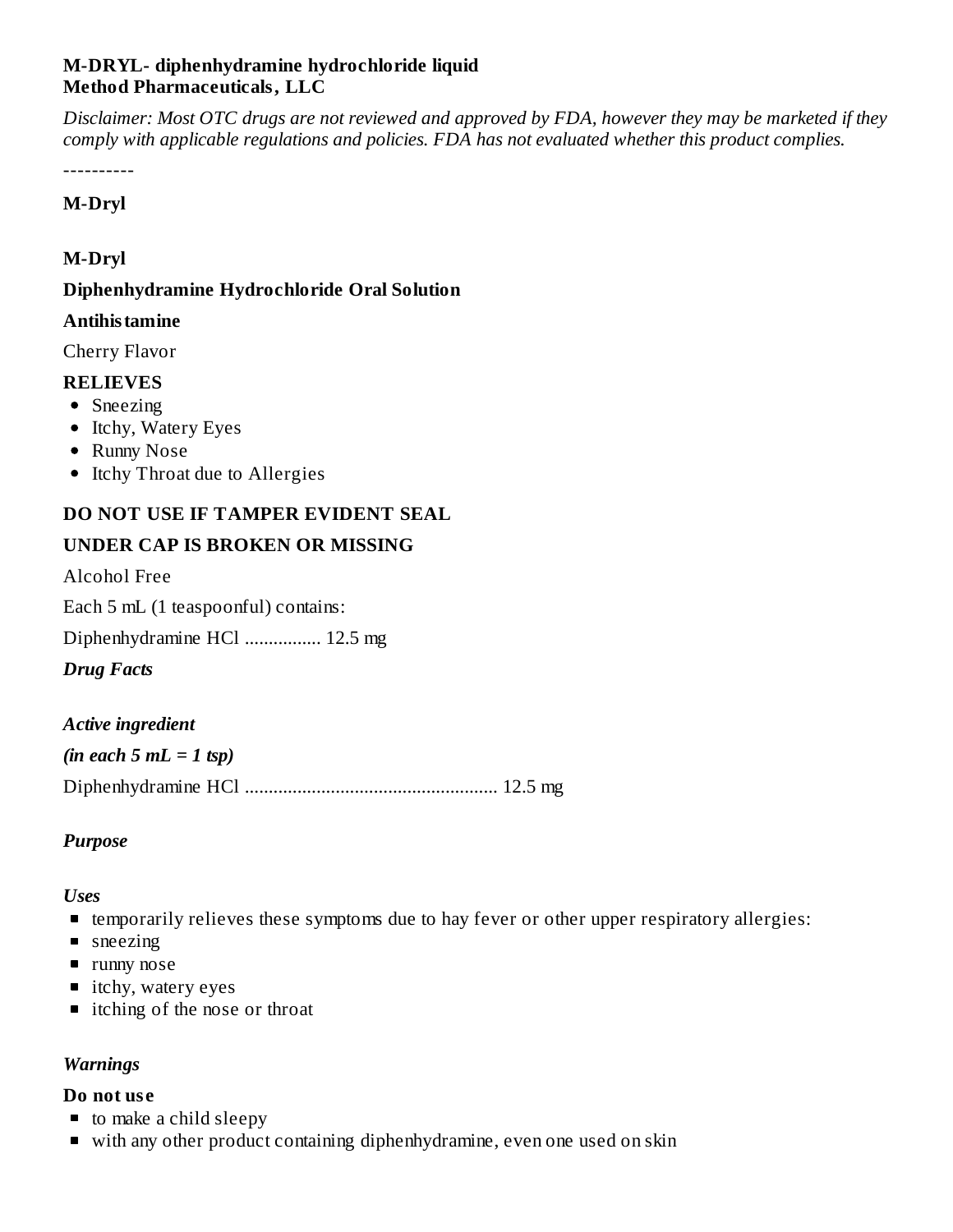#### **Ask a doctor before us e if you have**

- glaucoma
- **the trouble urinating due to an enlarged prostate gland**
- a breathing problem such as emphysema or chronic bronchitis  $\blacksquare$

#### **Ask a doctor or pharmacist before us e if you are**

taking sedatives or tranquilizers.

#### **When using this product**

- $\blacksquare$  marked drowsiness may occur
- avoid alcoholic drinks
- alcohol, sedatives, and tranquilizers may increase drowsiness
- **•** be careful when driving a motor vehicle or operating machinery
- excitability may occur, especially in children

#### **If pregnant or breast-feeding,**

ask a health professional before use.

#### **Keep out of reach of children.**

In case of overdose, get medical help or contact a Poison Control Center right away.

#### *Directions*

- $\blacksquare$  take every 4 to 6 hours
- use an accurate measuring device to administer this Medication

| children under 2 years do not use     | do not use                                                                                      |
|---------------------------------------|-------------------------------------------------------------------------------------------------|
| children 2 to 5 years                 | ask a doctor                                                                                    |
|                                       | $5$ mL (1 tsp) to 10 mL (2 tsp); not more than 60 mL (12 tsp) in 24                             |
| children 6 years to under 12 years    | hours                                                                                           |
|                                       | 10 mL $(2 \text{ tsp})$ to 20 mL $(4 \text{ tsp})$ ; not more than 120 mL $(24 \text{ tsp})$ in |
| adults and children 12 years and over | 24 hours                                                                                        |

#### *Other information*

- **each tsp contains:**sodium 5 mg
- store at  $15^{\circ}$  to  $30^{\circ}$ C (59 $^{\circ}$  to  $86^{\circ}$ F)

protect from freezing

#### *Inactive ingredients*

Cherry Flavor, Citric Acid Anhydrous, FD&C red No. 40, Glycerin, Masking Agent, Propylene Glycol, Purified water, Sodium Benzoate, Sodium Citrate, Sodium Saccharin, Sorbitol Solution.

#### *Questions?*

Serious side effects associated with use of this product may be reported to this number. Call 1-877- 250-3427 Mon. - Fri. (8 a.m. to 5 p.m. CST).

#### **PRINCIPAL DISPLAY PANEL**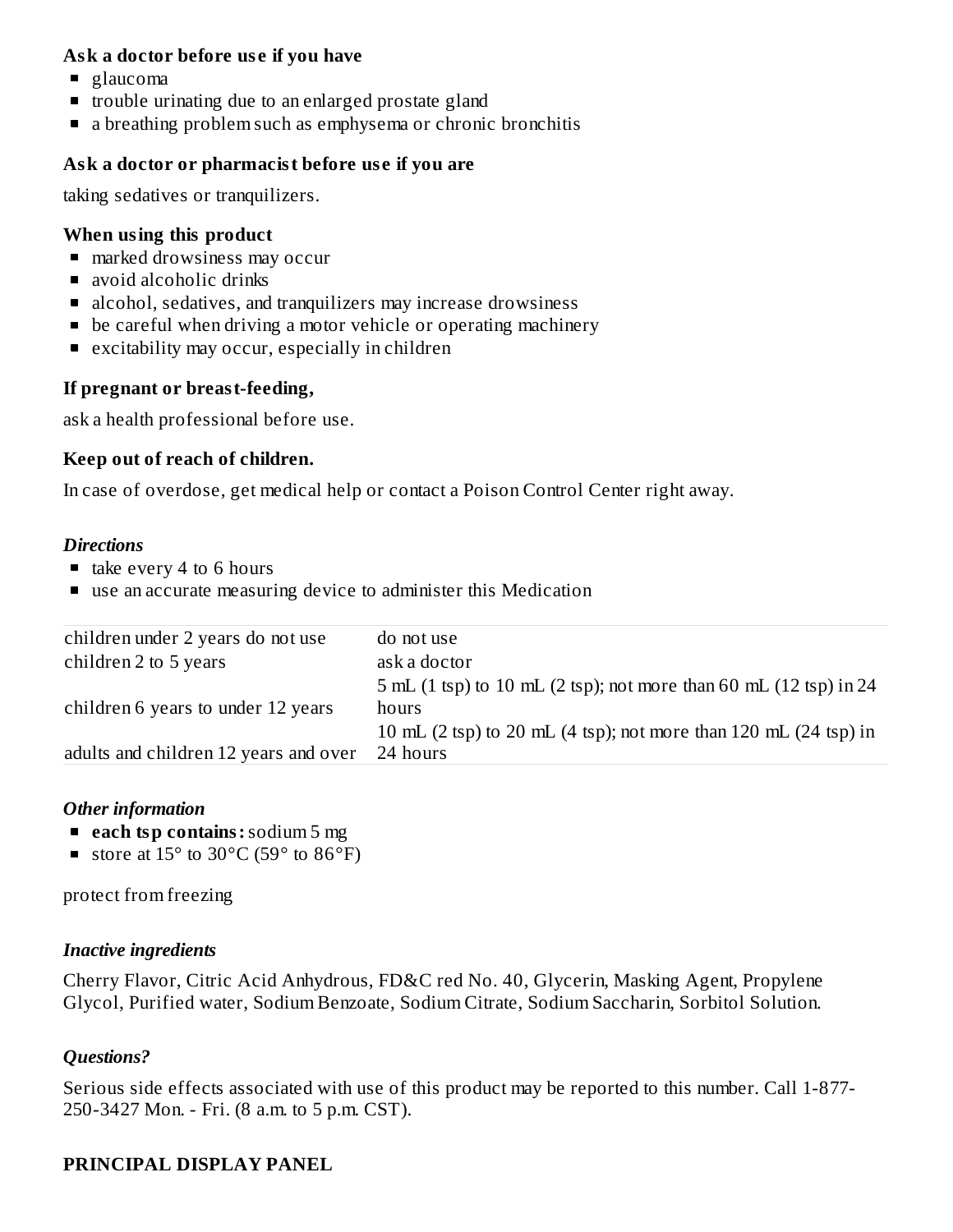NDC 58657-528-04 M-Dryl Diphenhydramine Hydrochloride Oral Solution Antihistamine

Cherry Flavor



#### **PRINCIPAL DISPLAY PANEL**

NDC 58657-528-16 M-Dryl Diphenhydramine Hydrochloride Oral Solution Antihistamine

Cherry Flavor 16 fl. oz. (473 mL)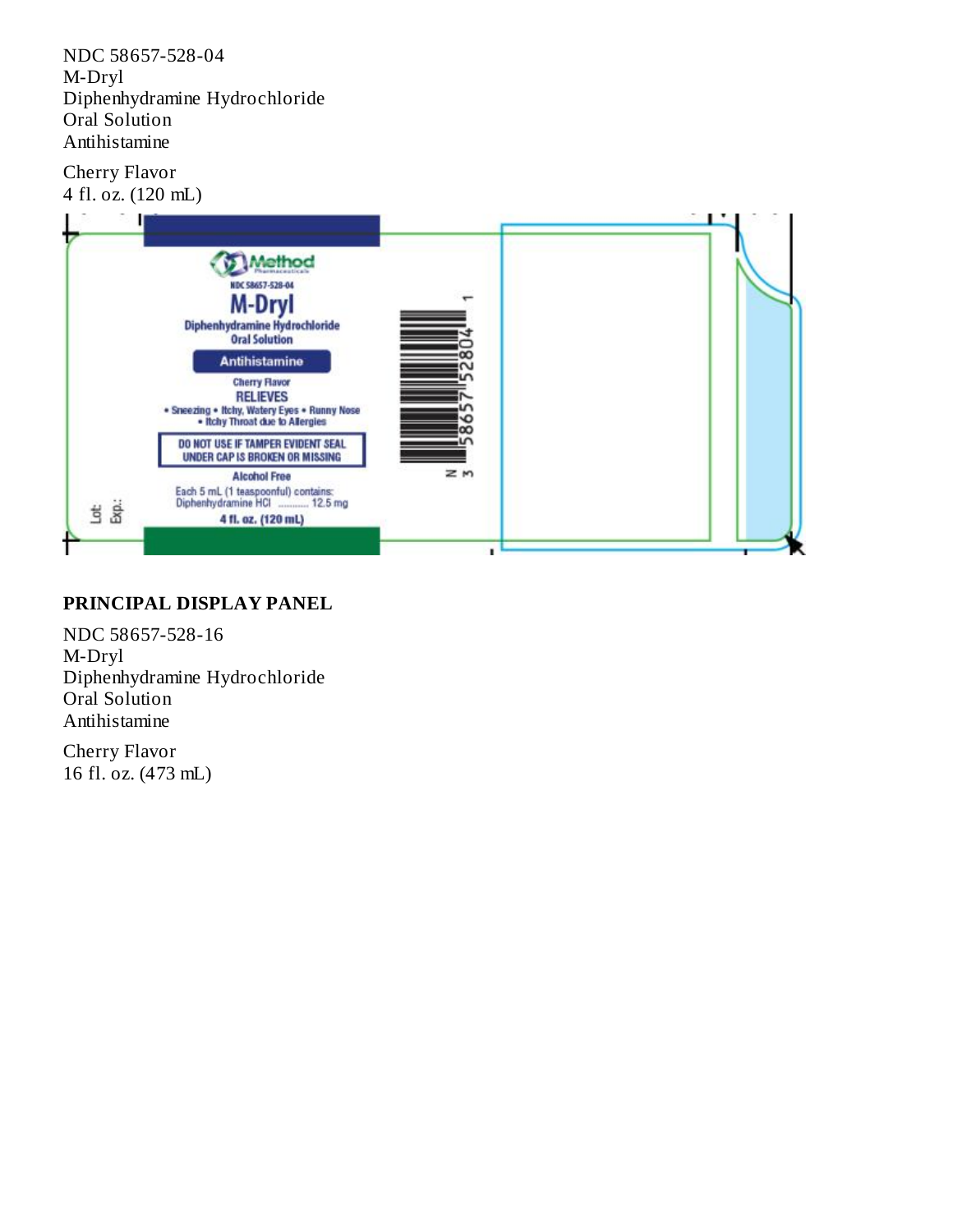#### 6.3750"

►

| <b>Drug Facts</b>                                                                                                                                                                                                                                                       | <b>Method</b>                                                                                                              | <b>Drug Facts (continued)</b>                                                                                                                                                                                         |                                                                                                               |  |
|-------------------------------------------------------------------------------------------------------------------------------------------------------------------------------------------------------------------------------------------------------------------------|----------------------------------------------------------------------------------------------------------------------------|-----------------------------------------------------------------------------------------------------------------------------------------------------------------------------------------------------------------------|---------------------------------------------------------------------------------------------------------------|--|
| Purpose<br>Active ingredient                                                                                                                                                                                                                                            |                                                                                                                            | children under 2 years<br>children 2 to 5 years                                                                                                                                                                       | azu ton ob<br>ask a doctor                                                                                    |  |
| $(in each 5 mL = 1 tsp)$                                                                                                                                                                                                                                                | NDC 58657-528-16                                                                                                           | children 6 years to<br>under 12 years                                                                                                                                                                                 | 5 ml. (1 tsp) to 10 ml.<br>(2 tsp); not more than                                                             |  |
| <b>Uses</b><br>temporarily relieves these symptoms due to hay fever or<br>other upper respiratory allergies:<br>sneezing<br><b>E</b> runny nose<br>itchy, watery eyes itching of the nose or throat                                                                     | <b>M-Dryl</b>                                                                                                              | adults and children<br>12 years and over                                                                                                                                                                              | 60 mL (12 tsp) in 24 hours<br>10 mL (2 tsp) to 20 mL<br>(4 tsp); not more than<br>120 mL (24 tsp) in 24 hours |  |
| Warnings<br>Do not use<br>to make a child sleepy<br>with any other product containing diphenhydramine, even                                                                                                                                                             | Diphenhydramine Hydrochloride<br><b>Oral Solution</b>                                                                      | <b>Other information</b><br>a each tsp contains: sodium 5 mg<br>store at 15° to 30°C (59° to 86°F)<br>protect from freezing                                                                                           |                                                                                                               |  |
| one used on skin<br>Ask a doctor before use if you have<br>a glaucoma<br>trouble urinating due to an enlarged prostate gland                                                                                                                                            |                                                                                                                            | Inactive ingredients Cherry Flavor, Citric Acid Anhydrous,<br>FD&C red No. 40, Glycerin, Masking Agent, Propylene Glycol,<br>Purified water, Sodium Benzoate, Sodium Citrate, Sodium<br>Saccharin, Sorbitol Solution. |                                                                                                               |  |
| a a breathing problem such as emphysema or chronic bronchitis                                                                                                                                                                                                           | <b>Antihistamine</b>                                                                                                       | <b>Questions? Comments?</b>                                                                                                                                                                                           |                                                                                                               |  |
| Ask a doctor or pharmacist before use if you are taking<br>sedatives or tranquilizers.                                                                                                                                                                                  |                                                                                                                            | be reported to this number. Call 1-877-250-3427                                                                                                                                                                       | Serious side effects associated with use of this product may                                                  |  |
| When using this product<br>marked drowsiness may occur<br>a avoid alcoholic drinks<br>alcohol, sedatives, and tranquilizers may increase drowsiness<br>be careful when driving a motor vehicle or operating machinery<br>excitability may occur, especially in children | <b>Cherry Flavor</b><br><b>RELIEVES</b><br>• Sneezing • Itchy, Watery Eyes • Runny Nose<br>. Itchy Throat due to Allergies | Mon. - Fri. (8 a.m. to 5 p.m. CST).<br>Manufactured For:<br>Method Pharmaceuticals<br>Fort Worth, TX 76118                                                                                                            | Rev. 06/19                                                                                                    |  |
| If pregnant or breast-feeding, ask a health professional before<br>use.                                                                                                                                                                                                 | DO NOT USE IF TAMPER EVIDENT SEAL<br>UNDER CAP IS BROKEN OR MISSING                                                        |                                                                                                                                                                                                                       |                                                                                                               |  |
| Keep out of reach of children. In case of overdose, get medical<br>help or contact a Poison Control Center right away.                                                                                                                                                  | <b>Alcohol Free</b>                                                                                                        |                                                                                                                                                                                                                       |                                                                                                               |  |
| <b>Directions</b> $\blacksquare$ take every 4 to 6 hours<br>use an accurate measuring device to administer this                                                                                                                                                         | Each 5 mL (1 teaspoonful) contains:<br>Diphenhydramine HCI  12.5 mg                                                        | Lot                                                                                                                                                                                                                   | 58657-52816                                                                                                   |  |
| medication                                                                                                                                                                                                                                                              | 16 fl. oz. (473 mL)                                                                                                        | Exp.:                                                                                                                                                                                                                 |                                                                                                               |  |

# **M-DRYL**

| diphenhydramine hydrochloride liquid                                                                                                |                       |                    |  |               |                                |
|-------------------------------------------------------------------------------------------------------------------------------------|-----------------------|--------------------|--|---------------|--------------------------------|
|                                                                                                                                     |                       |                    |  |               |                                |
| <b>Product Information</b>                                                                                                          |                       |                    |  |               |                                |
| <b>Product Type</b>                                                                                                                 | <b>HUMAN OTC DRUG</b> | Item Code (Source) |  | NDC:58657-528 |                                |
| <b>Route of Administration</b>                                                                                                      | ORAL                  |                    |  |               |                                |
|                                                                                                                                     |                       |                    |  |               |                                |
|                                                                                                                                     |                       |                    |  |               |                                |
| <b>Active Ingredient/Active Moiety</b>                                                                                              |                       |                    |  |               |                                |
| <b>Ingredient Name</b><br><b>Basis of Strength</b>                                                                                  |                       |                    |  |               | Strength                       |
| DIPHENHYDRAMINE HYDRO CHLORIDE (UNII: TC2D6JAD40) (DIPHENHYDRAMINE<br><b>DIPHENHYDRAMINE</b><br>- UNII:8GTS82S83M)<br>HYDROCHLORIDE |                       |                    |  |               | $12.5$ mg<br>in $5 \text{ mL}$ |
|                                                                                                                                     |                       |                    |  |               |                                |
| <b>Inactive Ingredients</b>                                                                                                         |                       |                    |  |               |                                |
|                                                                                                                                     |                       |                    |  |               |                                |
| <b>Ingredient Name</b>                                                                                                              |                       |                    |  | Strength      |                                |
| <b>ANHYDROUS CITRIC ACID (UNII: XF417D3PSL)</b>                                                                                     |                       |                    |  |               |                                |
| FD&C RED NO. 40 (UNII: WZB9127XOA)                                                                                                  |                       |                    |  |               |                                |
| <b>GLYCERIN</b> (UNII: PDC6A3C0OX)                                                                                                  |                       |                    |  |               |                                |
| PROPYLENE GLYCOL (UNII: 6DC9Q167V3)                                                                                                 |                       |                    |  |               |                                |
| WATER (UNII: 059 QF0 KO0 R)                                                                                                         |                       |                    |  |               |                                |
| SODIUM BENZOATE (UNII: OJ245FE5EU)<br><b>SODIUM CITRATE (UNII: 1Q73Q2JULR)</b>                                                      |                       |                    |  |               |                                |
|                                                                                                                                     |                       |                    |  |               |                                |